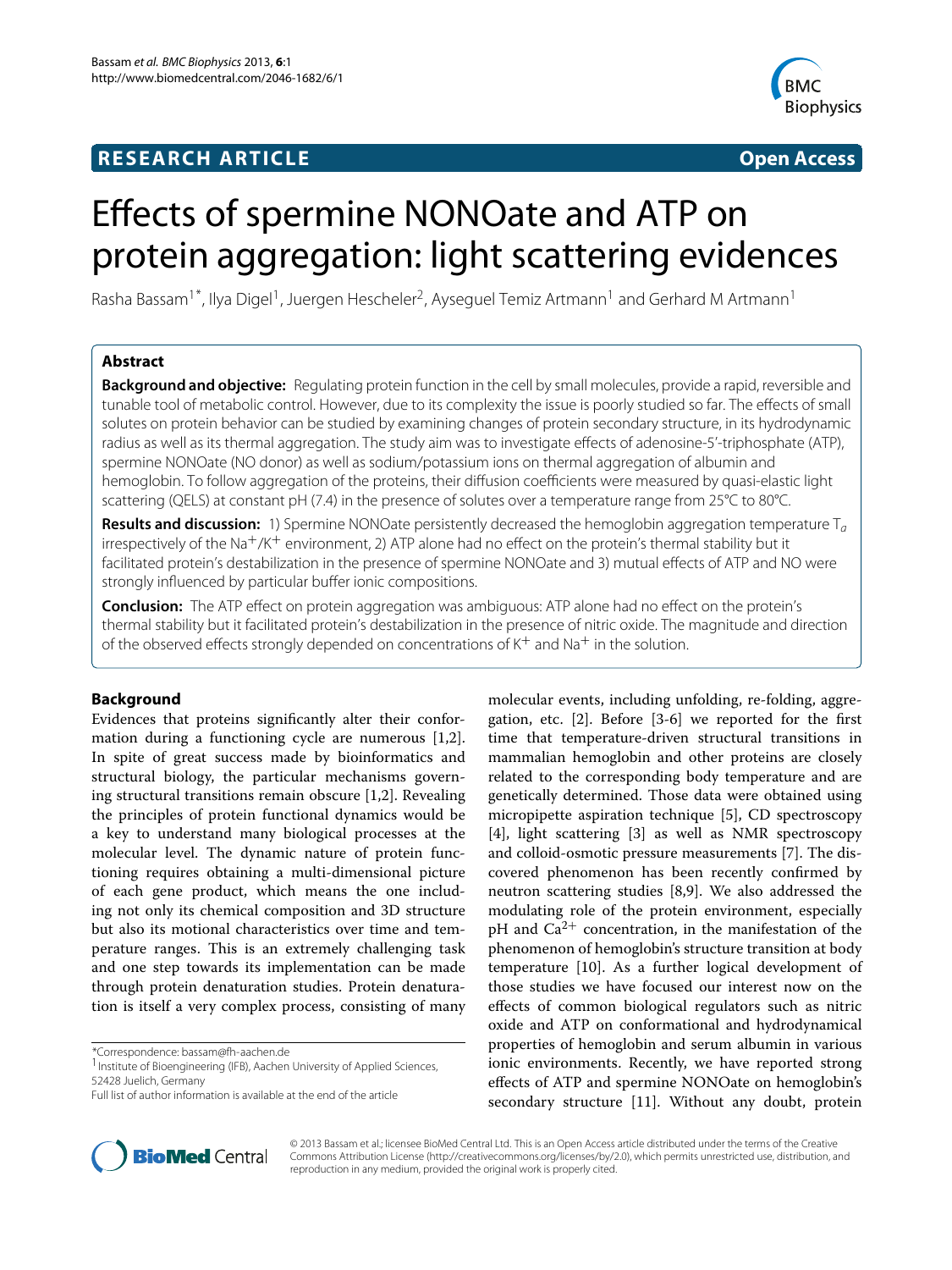conformational properties depend on multiple physicochemical factors, such as temperature, pH, ionic strength as well as presence of numerous protein-binding groups and molecules. Studies on extremophilic organisms have revealed a vast spectrum of molecules that are able (and were indeed successfully used) to modify protein thermal stability. Many organic solutes, such as glycerol [\[12\]](#page-6-11), 2-3- diphosphoglycerate (2,3 DPG) taurine [\[12\]](#page-6-11), strombine and others, together with keeping the osmotic balance, may play an important role in stabilizing proteins in the face of thermal stress, protecting proteins from both heat and cold denaturation [\[12\]](#page-6-11). Thus, regulation of protein stability in the cell using small organic and inorganic molecules has evolutionary proved out as a rapid, reversible, and tunable method of metabolic control but its functioning in non-extremophilic organisms has been poorly studied so far. Among numerous low-molecular mediators of cellular activity, NO and ATP have attracted big interest, because of their ubiquity in living systems. Nitric oxide (NO) have long been known to play important role in physiology, pathology and pharmacology [\[13\]](#page-6-12), being involved in numerous biological processes, such as vasodilatation [\[14\]](#page-6-13), inhibition of platelet aggregation [\[15\]](#page-6-14), blood pressure regulation [\[13\]](#page-6-12), immune response [\[16\]](#page-6-15), etc. Evidence is growing concerning multiple chemical mechanisms of NO interaction with proteins. They mostly involve the cysteine residues in proteins [\[17\]](#page-6-16). A process of introduction of nitric group into a protein molecule, known as nitrosylation, appears to be an important mechanism of cellular metabolic regulation but its implication in protein dynamics is still unclear [\[17\]](#page-6-16). Another omnipresent cellular messenger, adenosine 5'-triphosphate (ATP) can exert most of its actions by interacting with proteins, both inside and outside the cell [\[18\]](#page-6-17). Usually, proteins bind ATP by characteristic domains like the Rossmann fold [\[19\]](#page-6-18) but, intriguingly, many observations suggest that even the proteins presumably not reacting with ATP can change their properties in presence of ATP. For example, the change in the concentration of ATP in the red blood cells (RBCs) results in alterations in Hb oxygen affinity [\[20\]](#page-6-19). In the red blood cells, the concentration of ATP appreciable (0.2 - 2.0 mM) and therefore can influence the properties of hemoglobin [\[20\]](#page-6-19). Considering protein stability, the role of ionic environment is also important for protein function. Even simple and "trivial" cations like  $Na<sup>+</sup>$  (native ionic radius 0.95  $\AA$ ) and K<sup>+</sup> (native ionic radius 1.33  $\AA$ ) demonstrate complicated hydration behavior and influence the hydrogen bond network of water in a distinctly different ways [\[21\]](#page-6-20). Charged and polar groups of a protein interact with these ions in quite different manners. Potassium generally exhibits stronger affinity to surfaces of proteins as compared to sodium [\[21](#page-6-20)[,22\]](#page-6-21) that possibly contributes to  $K^+/Na^+$  -distribution inside/outside the cell

[\[18](#page-6-17)[,23\]](#page-6-22). In this work we focused mainly on aggregation aspects of protein denaturation. The aim of this study was to investigate the influence of ATP, NO donor as well as sodium/potassium balance on protein thermal stability using bovine serum albumin and human hemoglobin. Both proteins have been chosen because they are abundant in blood, their thermal behavior is well-studied (also by our group) and because of simplicity of their handling and purification.

## **Methodology Buffers**

In order to examine the role of  $K^+/Na^+$  balance in the medium in the NO- and ATP-induced effects, two different buffers were used for sample preparation: the sodium based phosphate buffered saline (PBS) (137 mM NaCl, 2.7 mM KCl, 8.1 mM Na<sub>2</sub>HPO<sub>4</sub>, 1.76 mM NaH<sub>2</sub>PO<sub>4</sub>) and its potassium-based analog buffer (referred later as CD-buffer) composed of 0.1 M KCl, 61.3 mM  $K<sub>2</sub>HPO<sub>4</sub>$ and 5.33 mM  $KH_2PO_4$ . Both buffers had pH 7.4 and osmolarity 390  $\pm$  10 mosm/l.

## **Sample preparation**

Human hemoglobin (Hb) was prepared directly from erythrocytes [\[6\]](#page-6-3). In brief, 50 *μ*L of heparinized blood were collected from donor's fingertip, diluted by 1 mL of the Na- or K-buffer, correspondingly, and centrifuged at 800 g for 5 min. The supernatant was discarded and the RBC pellet was washed once again using the same procedure. The washed RBC pellet was hemolysed by adding 200 *μ*L distilled water. Afterwards, ionic strength and pH of the obtained hemoglobin solutions were adjusted by one of the buffers to mimic their natural values in blood [\[6\]](#page-6-3). Finally, the samples were centrifuged at 15000 g for 5 min to sediment cell membranes and the supernatant (Hb-solution) was filtered twice through a 0.2 *μ*m Whatman nitrocellulose filter and diluted by an appropriate buffer to obtain the standard QELS working concentration (1.0 mg/mL) and volume (6 mL) in the QELS scintillation vial. Hb concentration was determined according to [\[24\]](#page-6-23) at 405 and 540 nm using V-550 spectrophotometer (Jasco Labor- und Datentechnik GmbH, Gross-Umstadt, Germany) using 1 cm thick quartz cuvettes (Hellma GmbH Co., KG, Muellheim, Germany). Hemoglobin prepared with this method is considered to be about 99% pure [\[3,](#page-6-2)[25\]](#page-6-24). Bovine serum albumin, (BSA) "Fraction V" was purchased from Sigma-Aldrich Co. (Munich, Germany). The working BSA solution (1 mg/mL) was prepared using an appropriate buffer in a dust-free environment. For the measurement, 6 mL of the working solution were filtered through 0.2 *μ*m Whatman nitrocellulose membrane filter (Sigma-Aldrich, Munich, Germany) into a QELS glass scintillation vial (Wheaton, USA) using a one-way plastic syringe. The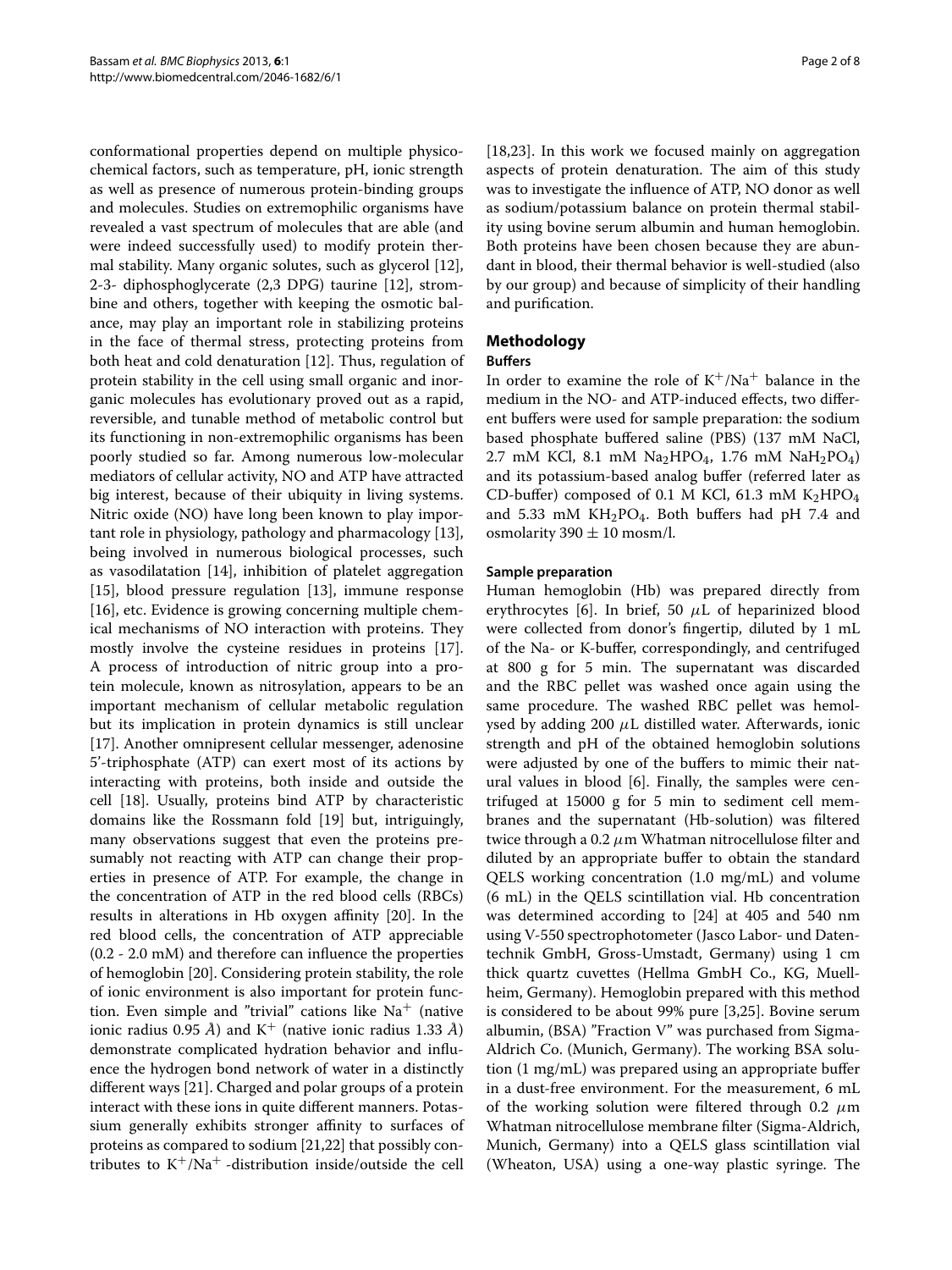pH value 7.4  $\pm$  0.2, osmolarity and protein concentrations in the samples have been kept constant throughout all measurements.

## **Sample treatment with nitric oxide and adenosine 5'-triphosphate**

In this study a nitric oxide donor (spermine NONOate) was chosen for simplicity in its handling, storage stability and its convenient half-life in solution (about 39 min at 37°C) [\[13,](#page-6-12)[14\]](#page-6-13). Spermine NONOate (N-(2-Aminoethyl)-N-(2-hydroxy-2-nitrosohydrazino)-1, 2-ethylene-diamine) of 98% purity was purchased from Merck© KGaA, Darmstadt, Germany. The use of NO donors also allows avoiding many difficulties inherent in gaseous nitric oxide (II) applications [\[14\]](#page-6-13). Nucleophilic complexes of NO with amines (spermine NONOates) appear to meet most of research criteria [\[26\]](#page-6-25). However, these compounds are self-decomposing in solution producing 2 mole of NO per mole of the substrate. Adenosine-5-triphosphate (di-sodium salt) of 98% purity was purchased from Carl Roth GmbH, Karlsruhe, Germany. Just before the measurement, freshly prepared spermine NONOate stock solution or ATP stock solution in the Na- or K-buffer was injected through a 0.2 *μ*m Whatman filter into the scintillation vial containing the sample to achieve the working concentration corresponding to 1:1 molecular ratio with the protein. In the control group measurement the same volume of corresponding pure buffer was added. Similarly, freshly prepared ATP stock solution was introduced into the sample to achieve the working concentration of 0.08 mg/mL (corresponding to 1:1 molecular ratio) in the scintillation vial immediately before the measurement. Both spermine NONOate and adenosine 5'-triphosphate are commercially acquired (Sigma-Aldrich Co., Munich, Germany).

## **QELS measurement**

The thermal stability of the proteins was defined by the temperature  $T_a$  corresponding to the onset of the protein aggregation at a given rate of heating. The aggregation level was evaluated by quasi-elastic light scattering (QELS), a method, knowingly well-suited for denaturation studies, since the diffusion coefficients, measured by QELS, are determined by particle size, shape, and flexibility, as well as by inter-particle interactions. These parameters provide important information about the kinetics and structural transitions within systems of particles in solution [\[27\]](#page-6-26). QELS measurements were carried out using a Dawn<sup>®</sup> EOSTM device equipped with a QELS module (both: Wyatt Technology Co., Santa Barbara, CA, USA) running in the batch mode. For data acquisition and analysis Astra $^{\circledR}$  5.2 software was used. Initial temperature of the sample was adjusted to 25 0.1°C. During each measurement, the temperature was gradually increased up to 80°C at a rate of 0.5°C/min so that the usual measurement duration was about 110 min. These settings were kept consistent throughout the whole study [\[27\]](#page-6-26). From the diffusion coefficients (D) directly obtained from the QELS measurement, hydrodynamic radii (Rh) of the proteins were derived using the Astra software. Rh is the effective radius of a molecule in a solution and can be considered as the radius of a hard sphere that diffuses as the same rate as the molecule [\[27\]](#page-6-26).

## **Data analysis**

Each experimental variant was measured independently at least in triplicate. The raw QELS data (diffusion coefficients and the hydrodynamic radii as functions of time as well as the denaturation temperature as a function of time) were initially extracted as ASCII text format. Typically, around 1500 Rh values were collected in a single experimental run. The obtained text data were initially processed by the MATLAB $^\circledR$  software (Math Works, Massachusetts, USA) and exported into the Origin Pro 8 $^{\circledR}$ (Origin Lab Corporation, USA). The smoothing percentile algorithm was applied to exclude the artifacts produced due to dust particles and other noise types. This algorithm essentially performs a local polynomial regression to determine the smoothed value for each data point. The denaturation onset points were determined by measuring the slope of the experimental curves. When the hydrodynamic radius (nm) were plotted versus temperature, two distinct kink points usually appeared so that the curves had a characteristic l-shape (with increasing temperature: 1st gentle slope, steep slope). The aggregation temperature,  $T_a$ , was calculated as the intersection point between the best-t tangential lines. To obtain comparisons between groups, mean values and corresponding standard errors were calculated [\[11\]](#page-6-10).

## **Results**

## **Spermine NONOate effects on Hb and BSA thermal aggregation**

For Hb samples prepared in Na buffer alone, the aggregation temperature  $(T_a)$  was found to lie between 56.0°C and 57.0°C, slightly varying from sample to sample. Addition of spermine NONOate (114 M) to Hb samples prepared in Na buffer caused significant decrease in the T*a*, resulting in onset of denaturation between 50.0°C and 51.0°C (Figure [1a](#page-3-0)). Furthermore, in case of using the K buffer instead of the Na buffer, initial  $T_a$  of Hb samples was between 56.0°C and 57.0°C, whereas the addition of the NO donor resulted in a shift of the  $T_a$  towards 54.0°C (Figure [1b](#page-3-0)). Thus, for hemoglobin the increase in relative concentration of sodium in the medium (Na buffer) resulted in noticeable decrease of the protein thermal stability in the presence of the NO donor. Interestingly, for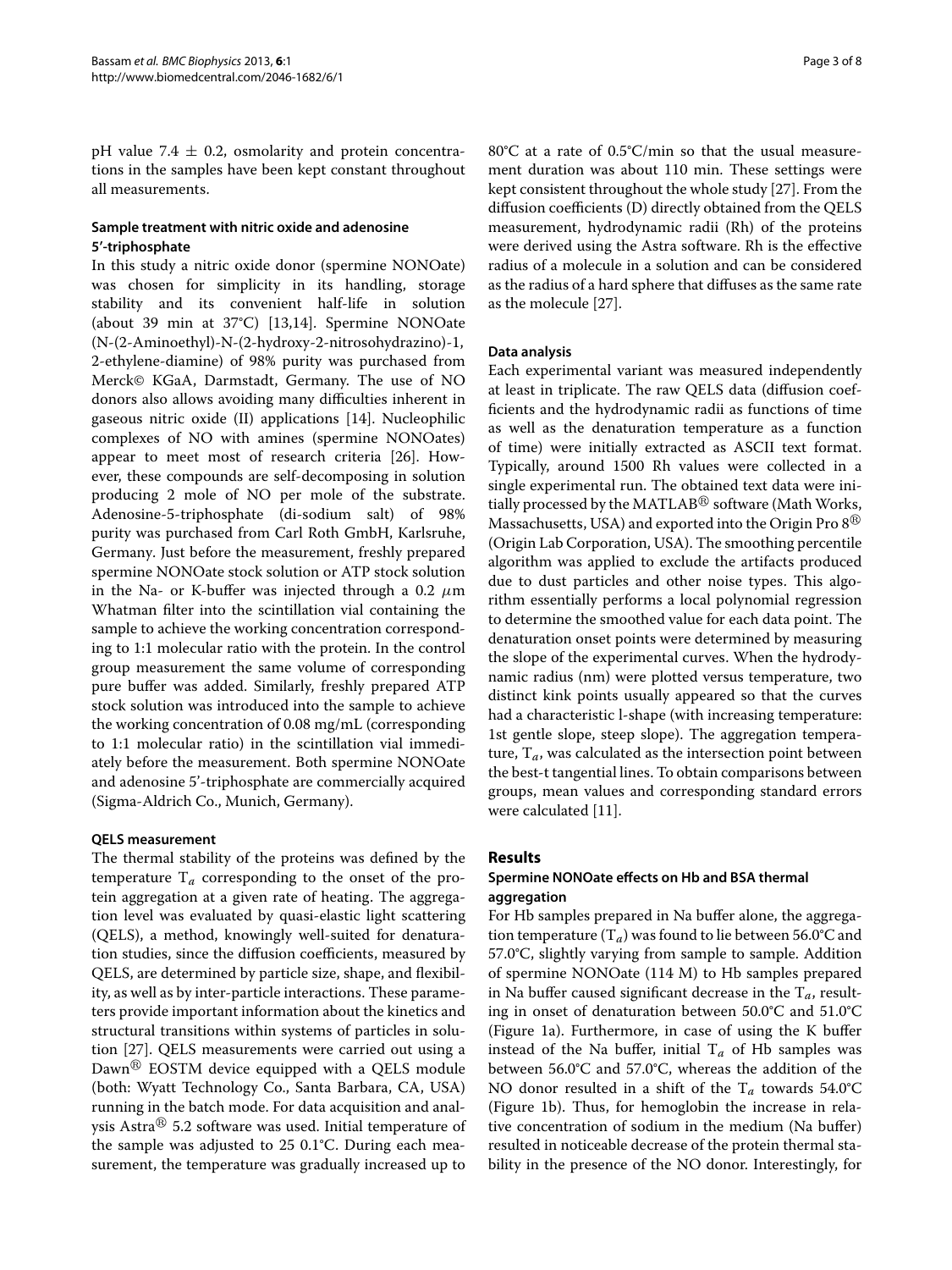

<span id="page-3-0"></span>the entire NO donor-containing samples, an additional peak (indicated by arrows in Figure [1a](#page-3-0), b) occurred. Such a peak has been never observed in the control (pure buffer) groups. The Rh values for Hb (control and NO donor treated samples) were around 5.0 nm in the Na buffer and around 4.0 nm in the K buffer, depending on the sample. For the temperatures exceeding 65.0°C the exact Rh values exceed 300.0 nm and could not be measured because of pronounced size heterogeneity of the formed aggregates and denaturated protein molecules. For the albumin samples prepared in pure Na buffer, the increase in hydrodynamic radii referred to denaturation occurred more gradually and within a broader temperature range (between 60.0°C and 65.0°C) as compared to Hb. In the case of K buffer, visible aggregation appeared within this range too (Figure [2a](#page-3-1), b). Addition of NO donor somewhat reduces the denaturation temperature of both buffers (59.0°C to 61.0°C) but not significantly. In the region between 25.0°C to 45.0°C the Rh values for albumin were around 5.3 nm in both buffers. As the temperatures exceeded 70.0°C, the exact Rh values start to increase to 300.0 nm and also could not be measured anymore because of pronounced size heterogeneity of the formed aggregates.

#### **ATP effects on Hb and BSA thermal aggregation**

If only ATP was added to the Hb solution (Figure [3a](#page-4-0), b, gray squares), protein aggregation began at 1-2°C higher temperature compared to control samples (Figure [1](#page-3-0) and Figure [2\)](#page-3-1). Remarkably, when ATP and spermine NONOate appeared in the solution together, (Figure [3a](#page-4-0), black triangles), this resulted in dramatic increase in hemoglobin aggregation, even at relatively low tempera-

<span id="page-3-1"></span>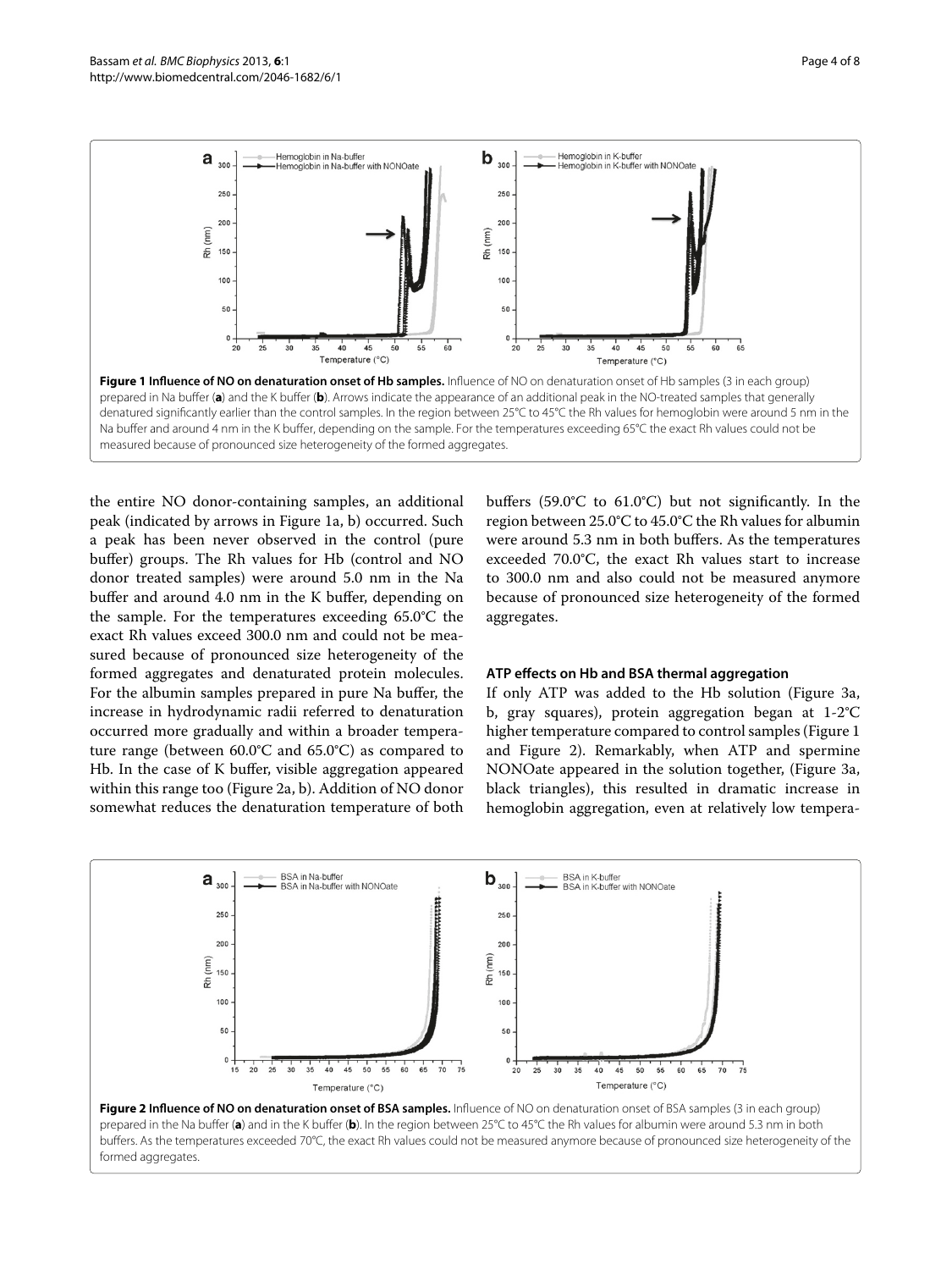

<span id="page-4-0"></span>tures (30°C - 40°C). This effect was especially profound in the K-buffer, where aggregation started immediately after the NO donor introduction (Figure [3b](#page-4-0)). Such a difference in behavior implies a significant role of the ions' nature in this process. Again, the appearance of additional peaks in the curves from the NO donor-containing samples should be noted. An identical series of experiments under same conditions but with using albumin instead of hemoglobin revealed just minor changes after the NO donor introduction (Figure [4a](#page-4-1), b). The experimental and control curves of BSA aggregation in the Na-buffer almost coincided, with the initial  $T_a$  of being close to 65.0°C. The samples prepared in the K-buffer containing ATP aggregated near 66.0°C whereas the combination of spermine NONOate and ATP slightly shifted the  $T_a$  towards 65.0°C in the Nabuffer and 63.0°C in the K-buffer. Table [1](#page-5-0) summarizes the

effects of spermine NONOate and ATP in the Na- and K-buffers on Hb and BSA thermal aggregation.

#### **Discussion**

Protein aggregation plays an important role in the cellular biology and in many applications of protein science and medical engineering [\[28\]](#page-6-27). Despite its biological importance, little is known about the launching mechanisms and potential pathways involved in the formation of molecular aggregates [\[29\]](#page-6-28). In this work we examined aggregation and diffusional behavior of proteins when implementing a combination of compounds like NO, ATP and increasing temperature. Our data have sustained the point of view that the denaturation point of a protein cannot be determined absolutely but depends strongly on particular composition, including monovalent ions.

<span id="page-4-1"></span>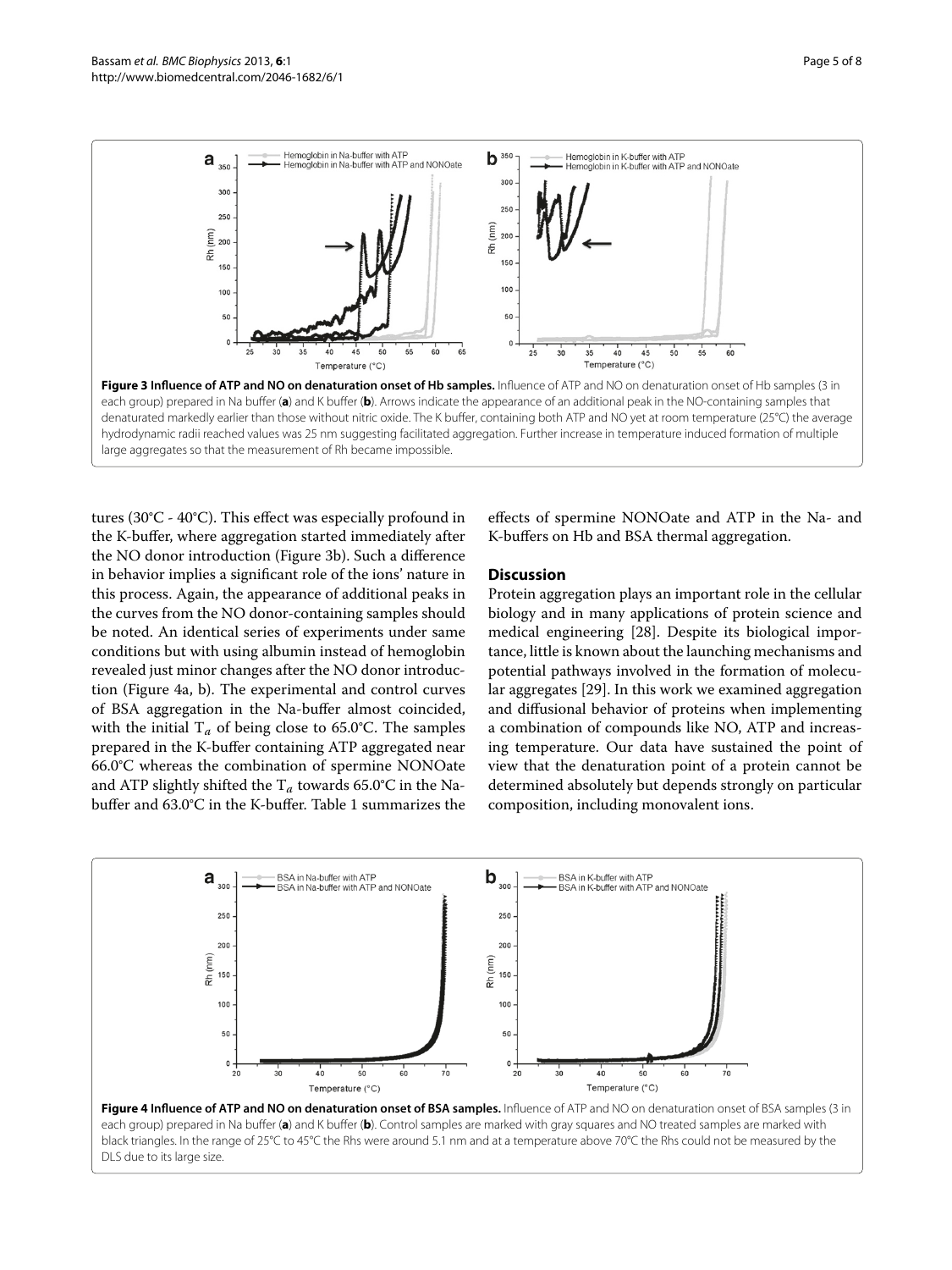#### <span id="page-5-0"></span>**Table 1 Effect of NONOate and ATP on mean values of aggregation temperature Ta and hydrodynamic radius Rh of Hb and BSA in different ionic environments**

|                |            | Hemoglobin    |                 |           |
|----------------|------------|---------------|-----------------|-----------|
| Sample         | Na-Buffer  |               | <b>K-Buffer</b> |           |
|                | $T_a$ [°C] | $R_h(nm)$     | $T_a$ [°C]      | $R_h(nm)$ |
| Control        | 56.5       | 10.6          | 56.5            | 11.0      |
| <b>NONOate</b> | 50.5       | 7.7           | 54.0            | 10.2      |
| <b>ATP</b>     | 58.0       | 27.3          | 57.6            | 13.3      |
| NONOate+ATP    | 45.0       | 18.9          | 27.1            | 223.9     |
|                |            | Serum Albumin |                 |           |
| Sample         | Na-Buffer  |               | <b>K-Buffer</b> |           |
|                | $T_a$ [°C] | $R_h(nm)$     | $T_a$ [°C]      | $R_h(nm)$ |
| Control        | 62.5       | 15.0          | 63.0            | 17.1      |
| <b>NONOate</b> | 60.0       | 15.1          | 59.5            | 14.1      |
| <b>ATP</b>     | 65.0       | 27.4          | 65.0            | 26.0      |
| NONOate+ATP    | 65.3       | 25.5          | 63.0            | 27.1      |

## **Facilitation of protein aggregation by NO**

In our experiments, the temperature of distinct aggregation of Hb samples prepared in sodium- and potassiumbased buffers decreased by  $\approx 10^{\circ}$ C when nitric oxide donor was added. In case of albumin a temperature shift caused by nitric oxide was observed, although to a lesser degree. Thus, in our experiments, a new biophysical aspect of nitric oxide action has been discovered, related to facilitation of thermal aggregation of proteins. We suppose that the minuteness of the "destabilizing" effect of NO on albumin might be related to the albumin's structure, since this is a monomeric protein containing no iron. Several possible mechanisms can be suggested, governing the effects of NO on protein thermal stability. First, many effects of NO might be possibly mediated via chemical modification of proteins (nitrosylation). The role of nitrosylation in regulating signal transduction has been largely overlooked until relatively recently [\[30\]](#page-6-29). This is because the production of the small, highly reactive NO molecule had been thought to lack the specificity and control observed in other post-translational modifications such as phosphorylation [\[30\]](#page-6-29). Another plausible mechanism of the observed NO action can be its entry into protein's hydrophobic core. Much of the biologically relevant information is concentrated in the non-polar residues that form the protein's hydrophobic core [\[31](#page-6-30)[-33\]](#page-6-31). The reaction of NO with oxygen will be accelerated in hydrophobic regions, with various consequences for the cell resulting from nitrosative stress [\[30\]](#page-6-29). Finally, the action of nitric oxide directly on the protein's hydration shell can be speculated, influencing the hydrogen bonds network of the vicinal water. The corresponding changes solvent-exposed structures could be responsible for the onset of aggregation. At further thermal aggregation stages, the transition is dominated by the formation of aggregates and unfolding of the buried structures [\[34-](#page-7-0)[36\]](#page-7-1).

#### **ATP and NO: a synergy in inducing protein aggregation**

Addition of ATP in our experiments systematically resulted in a slight increase of the protein aggregation temperature by 1-2°C. Thus, the effects of ATP alone on the aggregation of the studied proteins in both sodiumand potassium-based buffers can be gingerly defined as "mild stabilization". However, if ATP and nitric oxide were added simultaneously, very intense aggregation of hemoglobin was observed, whereas albumin solution did not show any visible response. We have so far no plausible model explaining a physico-chemical nature of the pronounced synergetic action of ATP and NO in case of hemoglobin.

## **Role of K+ and Na+ in protein's thermal stability**

Protein behavior inevitably depends on its ionic environment and one of our goals was to examine the effect of  $Na^{+}/K^{+}$  buffer composition on thermal stability of the studied proteins. The works of G. Ling [\[22\]](#page-6-21) and other groups suggested that sodium and potassium ions should have different affinity to proteins, especially to denatured ones [\[22\]](#page-6-21), and hence result in different aggregation behavior [\[37\]](#page-7-2). Therefore, there was a certain expectation from our side to observe the differences between the effects of these cations upon Hb and BSA aggregation. Indeed, in the case of combined action of NO and ATP, presence of potassium caused hemoglobin molecules to aggregate even at room temperature whereas in Na buffer the aggregation temperature was 20-25°C higher. Also, when NO donor was applied alone, the magnitude of its effect on protein stability greatly depended on the particular ion composition of the buffer: in the K buffer Hb aggregated at somewhat higher temperature. Interestingly, albumin solutions were much less sensitive to the sodium and potassium effects. Here we speculate that this could be referred to the fact that in contrast to Hb, BSA does not have a heme and a sub-unite architecture, making this molecule less susceptible to the changes in its physicochemical environment. Because both osmolarity and pH were kept constant in the whole set of experiments, we believe that the observed effects can be attributed specifically to the concentrations and combinations of the compounds used in this study.

## **Conclusion**

In this work we examined thermal aggregation and diffusional behavior of proteins when implementing an NO donor, ATP as well as combination of the compounds. Our data have sustained the point of view that the denaturation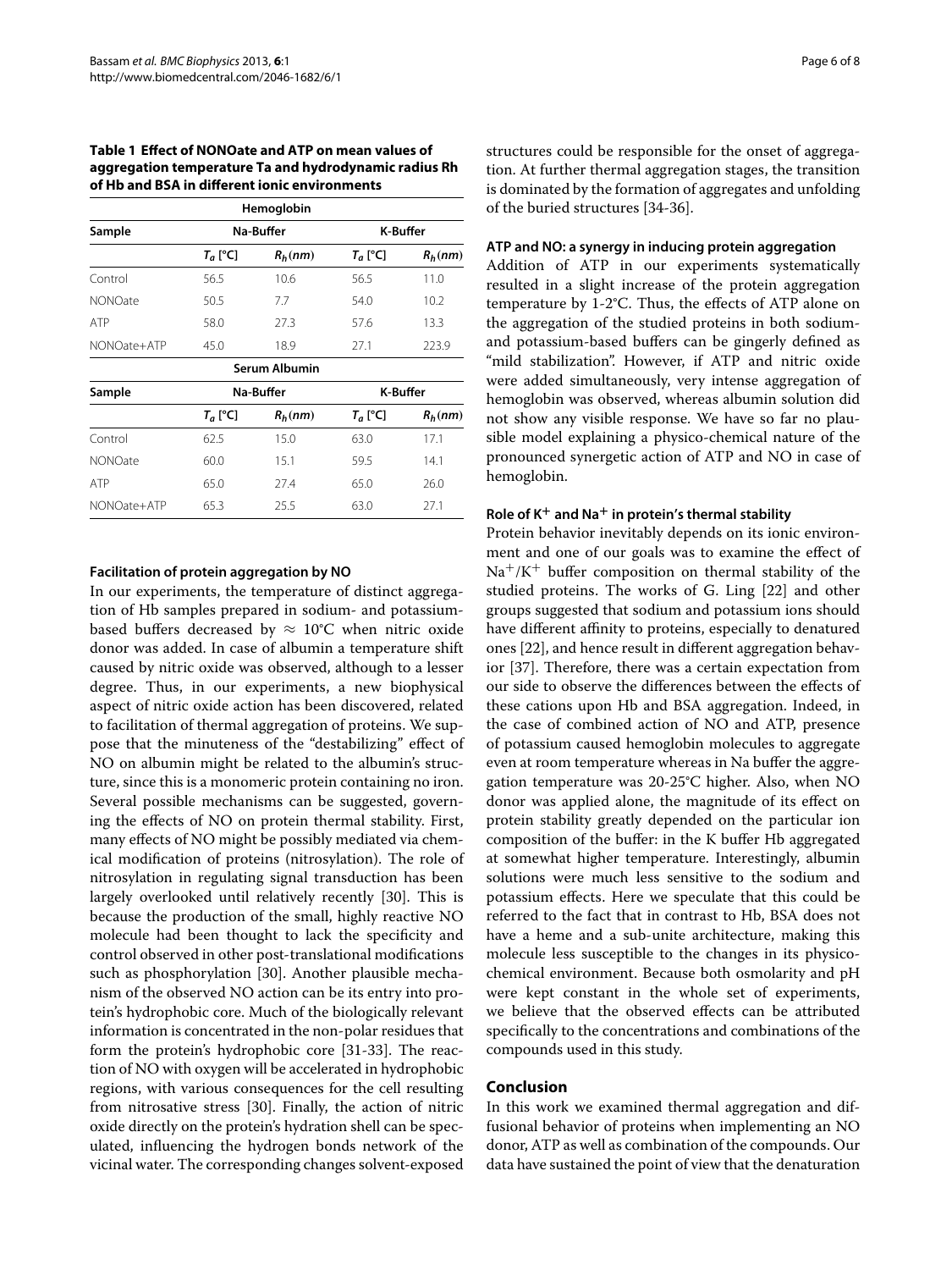point of a protein cannot be determined absolutely but depends strongly on the protein's environment, including the type of the present monovalent ion. Summarizing, the main obtained results were: 1) depression of the hemoglobin's denaturation temperature by NO donors; 2) distinct influence of ATP on the NO-mediated effects and 3) importance of the cationic composition of the medium for manifestation of the ATP- and NO-induced effects.

#### **Competing interests**

The authors have declared that no competing interest exists.

#### **Authors' contributions**

RB performed the experimental work and data analysis. In addition, she wrote the whole paper. ID supervised and coordinate the experimental work for this research project and reviewed the paper. JH reviewed and approved the paper. ATA reviewed and approved the paper. GMA reviewed, approved and supervise the whole research work. All authors read and approved the final manuscript.

#### **Acknowledgements**

We hereby express our thanks for all team members in bioengineering institute and laboratories at Aachen University of Applied Sciences for their encouragement and support in analysis and reviewing through the duration of this work. In addition we would like to thank the DAAD (Deutscher Akademischer Austausch Dienst) for their financial support for Mrs. Bassam during her Master and Doctoral study.

#### **Author details**

<sup>1</sup> Institute of Bioengineering (IFB), Aachen University of Applied Sciences, 52428 Juelich, Germany. <sup>2</sup>Institute of Neurophysiology, University of Cologne, 50931 Cologne, Germany.

#### Received: 9 September 2012 Accepted: 18 December 2012 Published: 4 January 2013

#### **References**

- <span id="page-6-0"></span>1. Radford SE, Dobson CM: **From computer simulations to human disease: emerging themes in protein folding.** Cell 1999, 291–298.
- <span id="page-6-1"></span>2. Jaenicke R: **Protein self-organization in vitro and in vivo: partitioning between physical biochemistry and cell biology.** Biol Chem 1998, 237–243.
- <span id="page-6-2"></span>3. Digel I, Maggakis-Kelemen C, Zerlin K, Linder P, Kasischke N, Kayser P, Porst D, Temiz AA, Artmann G: **Body temperature-related structural transitions of monotremal and human hemoglobin.** Biophys J 2006, **91**(8):3014–3021. [PM:16844747].
- <span id="page-6-5"></span>4. Artmann G, Burns L, Canaves J, Temiz-Artmann A, Schmid-Schonbein G, Chien S, Maggakis-Kelemen C: **Circular dichroism spectra of human hemoglobin reveal a reversible structural transition at body temperature.** Eur Biophys Js 2004, **33**(6):490–496. [PM:15045474].
- <span id="page-6-4"></span>5. Artmann G, Kelemen C, Porst D, Buldt G, Chien S: **Temperature transitions of protein properties in human red blood cells.** Biophys J 1998, **75**(6):3179–3183. [PM:9826638].
- <span id="page-6-3"></span>6. Cameron I, Ord V, Fullerton G: **Water of hydration in the intra- and extra-cellular environment of human erythrocytes.** Biochem Cell Biol 1988, **66**(11):1186–1199. [PM:3242565].
- <span id="page-6-6"></span>7. Artmann G, Digel I, Zerlin K, Maggakis-Kelemen C, Linder P, Porst D, Kayser P, Stadler A, Dikta G, Temiz AA: **Hemoglobin senses body temperature.** Eur Biophys J 2009, **38**(5):589–600. [PM:19238378].
- <span id="page-6-7"></span>8. Stadler A, Digel I, Artmann G, Embs J, Zaccai G, Buldt G: **Hemoglobin dynamics in red blood cells: correlation to body temperature.** Biophys J 2008, **95**(11):5449–5461. [PM:18708462].
- <span id="page-6-8"></span>9. Gabel F, Bicout D, Lehnert U, Tehei M, Weik M, Zaccai G: **Protein dynamics studied by neutron scattering.** Q Rev Biophys 2002, **35**(4):327–367. [PM:12621860].
- <span id="page-6-9"></span>10. Kelemen C, Chien S, Artmann G: **Temperature transition of human hemoglobin at body temperature: effects of calcium.** Biophys J 2001, **80**(6):2622–2630. [PM:11371439].
- <span id="page-6-10"></span>11. Bassam R, Hescheler J, Temiz-Artmann A, Artmann G, Digel I: **Effects of spermine NONOate and ATP on the thermal stability of hemoglobin.** BMC Biophysics 2012 2012. [http://www.biomedcentral.](http://www.biomedcentral.com/2046-1682/5/16) [com/2046-1682/5/16.](http://www.biomedcentral.com/2046-1682/5/16)
- <span id="page-6-11"></span>12. Sigler P: **Transcriptional activation. Acid blobs and negative noodles.** Nature 1988, **333**(6170):210–212. [PM:3367995].
- <span id="page-6-12"></span>13. Moncada S, Palmer R, Higgs E: **Nitric oxide: physiology, pathophysiology, and pharmacology.** Pharmacol Rev 1991, **43**(2):109–142. [PM:1852778].
- <span id="page-6-13"></span>14. Ignarro L: **Nitric oxide. A novel signal transduction mechanism for transcellular communication.** Hypertension 1990, **16**(5):477–483. [PM:1977698].
- <span id="page-6-14"></span>15. Schmidt H, Warner T, Ishii K, Sheng H, Murad F: **Insulin secretion from pancreatic B cells caused by L-arginine-derived nitrogen oxides.** Science 1992, **255**(5045):721–723. [PM:1371193].
- <span id="page-6-15"></span>16. Akaike T, Yoshida M, Miyamoto Y, Sato K, Kohno M, Sasamoto K, Miyazaki K, Ueda S, Maeda H: **Antagonistic action of imidazolineoxyl N-oxides against endothelium-derived relaxing factor/.NO through a radical reaction.** Biochemistry 1993, **32**(3):827–832. [PM:8422387].
- <span id="page-6-16"></span>17. Stamler J, Jaraki O, Osborne J, Simon D, Keaney J, Vita J, Singel D, Valeri C, Loscalzo J: **Nitric oxide circulates in mammalian plasma primarily as an S-nitroso adduct of serum albumin.** Proc Natl Acad Sci U S A 1992, **89**(16):7674–7677. [PM:1502182].
- <span id="page-6-17"></span>18. Saylor P, Wang C, Hirai T, Adams J: **A second magnesium ion is critical for ATP binding in the kinase domain of the oncoprotein v-Fps.** Biochemistry 1998, **37**(36):12624–12630. [PM:9730835].
- <span id="page-6-18"></span>19. Rao S, Rossmann M: **Comparison of super-secondary structures in proteins.** J Mol Biol 1973, **76**(2):241–256. [PM:4737475].
- <span id="page-6-19"></span>20. Ataullakhanov F, Vitvitsky V: **What determines the intracellular ATP concentration.** Biosci Rep 2002, **22**(5-6):501–511. [PM:12635847].
- <span id="page-6-20"></span>21. Pollack GH: Cells, gels and the engines of life a new, unifying approach to cell function. Seattle, WA: Ebner & Sons; 2001.
- <span id="page-6-21"></span>22. Ling G: **A physical theory of the living state: application to water and solute distribution.** Scanning Microsc 1988, **2**(2):899–913. [PM:3399856].
- <span id="page-6-22"></span>23. Lin X, Ayrapetov M, Sun G: **Characterization of the interactions between the active site of a protein tyrosine kinase and a divalent metal activator.** BMC Biochem 2005, **6:**25–26. [PM:16305747].
- <span id="page-6-23"></span>24. Zwart A, Buursma A, van Kampen E, Zijlstra W: **Multicomponent analysis of hemoglobin derivatives with reversed-optics spectrophotometer.** Clin Chem 1984, **30**(3):373–379. [PM:6697482].
- <span id="page-6-24"></span>25. Alberts B, Wilson JH, Hunt T: Molecular biology of the cell, Volume 5th ed., Reference ed. New York: Garland Science; 2008. [http://www.loc.gov/catdir/](http://www.loc.gov/catdir/toc/ecip0710/2007005476.html) [toc/ecip0710/2007005476.html.](http://www.loc.gov/catdir/toc/ecip0710/2007005476.html)
- <span id="page-6-25"></span>26. Goss S, Hogg N, Kalyanaraman B: **The antioxidant effect of spermine NONOate in human low-density lipoprotein.** Chem Res Toxicol 1995, **8**(5):800–806. [PM:7548764].
- <span id="page-6-26"></span>27. Zerlin K, Kasischke N, Digel I, Maggakis-Kelemen C, Temiz AA, Porst D, Kayser P, Linder P, Artmann G: **Structural transition temperature of hemoglobins correlates with species' body temperature.** Eur Biophys J 2007, **37:**1–10. [PM:17390129].
- <span id="page-6-27"></span>28. Matveev V: **Native aggregation as a cause of origin of temporary cellular structures needed for all forms of cellular activity, signaling and transformations.** Theor Biol Med Model 2010, **7:**19–20. [PM:20534114].
- <span id="page-6-28"></span>29. Yan Y, Wang Q, He H, Zhou H: **Protein thermal aggregation involves distinct regions: sequential events in the heat-induced unfolding and aggregation of hemoglobin.** Biophys J 2004, **86**(3):1682–1690. [PM:14990496].
- <span id="page-6-29"></span>30. Cruz-Ramos H, Crack J, Wu G, Hughes M, Scott C, Thomson A, Green J, Poole R: **NO sensing by FNR: regulation of the Escherichia coli NO-detoxifying flavohaemoglobin, Hmp.** EMBO J 2002, **21**(13):3235–3244. [PM:12093725].
- <span id="page-6-30"></span>31. Chandler D: **Interfaces and the driving force of hydrophobic assembly.** Nature 2005, **437**(7059):640–647. [PM:16193038].
- 32. Jackson S, elMasry N, Fersht A: **Structure of the hydrophobic core in the transition state for folding of chymotrypsin inhibitor 2: a critical test of the protein engineering method of analysis.** Biochemistry 1993, **32**(42):11270–11278. [PM:8218192].
- <span id="page-6-31"></span>33. Yutani K, Ogasahara K, Sugino Y: **Effect of amino acid substitutions on conformational stability of a protein.** Adv Biophys 1985, **20:**13–29. [PM:3914832].